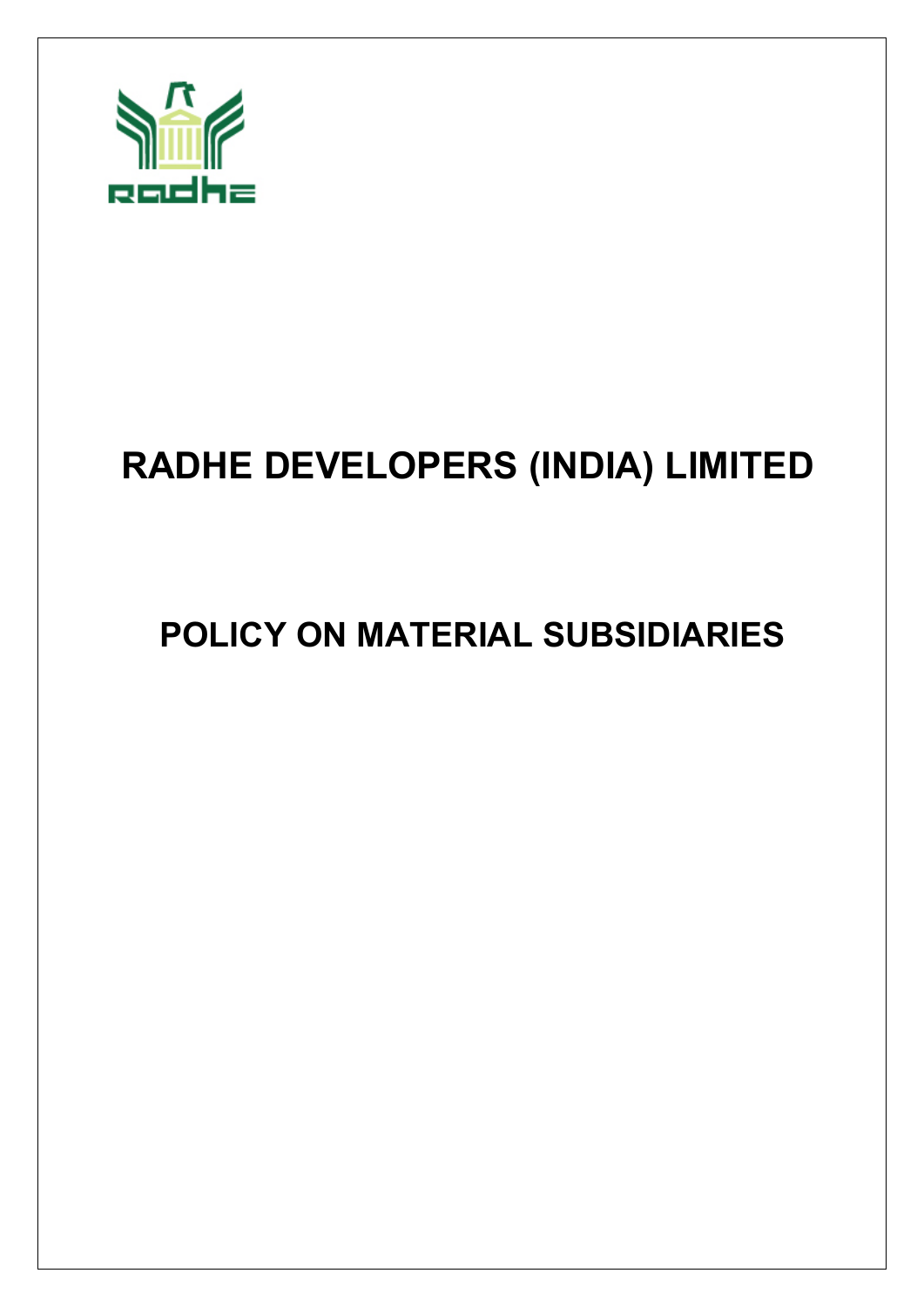

#### **PREAMBLE**

The Board of Directors (the "Board") of Radhe Developers (India) Limited (the "Company") have adopted the following policy and procedures with regard to determination of material subsidiaries, in line with the requirements of SEBI (Listing Obligations and Disclosure Requirements) Regulations, 2015 as amended from time to time ("Listing Regulations").

#### **PURPOSE**

The objective of this policy is to determine material subsidiaries of the Company and to provide governance framework for such subsidiaries of the Company.

#### **KEY DEFINITIONS**

a) "**Control**" shall have the same meaning as defined in SEBI (Substantial Acquisition of Shares and Takeovers) Regulations, 2011;

b) "**Material Subsidiary**" means a subsidiary of the Company whose income or net worth exceeds 10% of the consolidated income or net worth respectively, of the Company and its subsidiaries in the immediately preceding accounting year.

c) "**Significant Transaction or Arrangement**" shall be as defined under the Listing Regulations which presently define as any individual transaction or arrangement that exceeds or is likely to exceed 10% of the total revenues or total expenses or total assets or total liabilities, as the case may be, of the unlisted subsidiary for the immediately preceding accounting year;

d) "**Subsidiary**" means a company as defined under Section 2(87) of the Companies Act, 2013 and the Rules thereunder from time to time;

e) "**Policy**" means this Policy on Material Subsidiaries.

#### **POLICY**

At least one Independent Director of the Company shall be a director on the Board of Directors of the Material Non Listed Subsidiary Company.

*(For the purpose of requirement under 5(a) above, "material subsidiary" shall mean a subsidiary, whose income or net worth exceeds twenty percent of the consolidated income or*